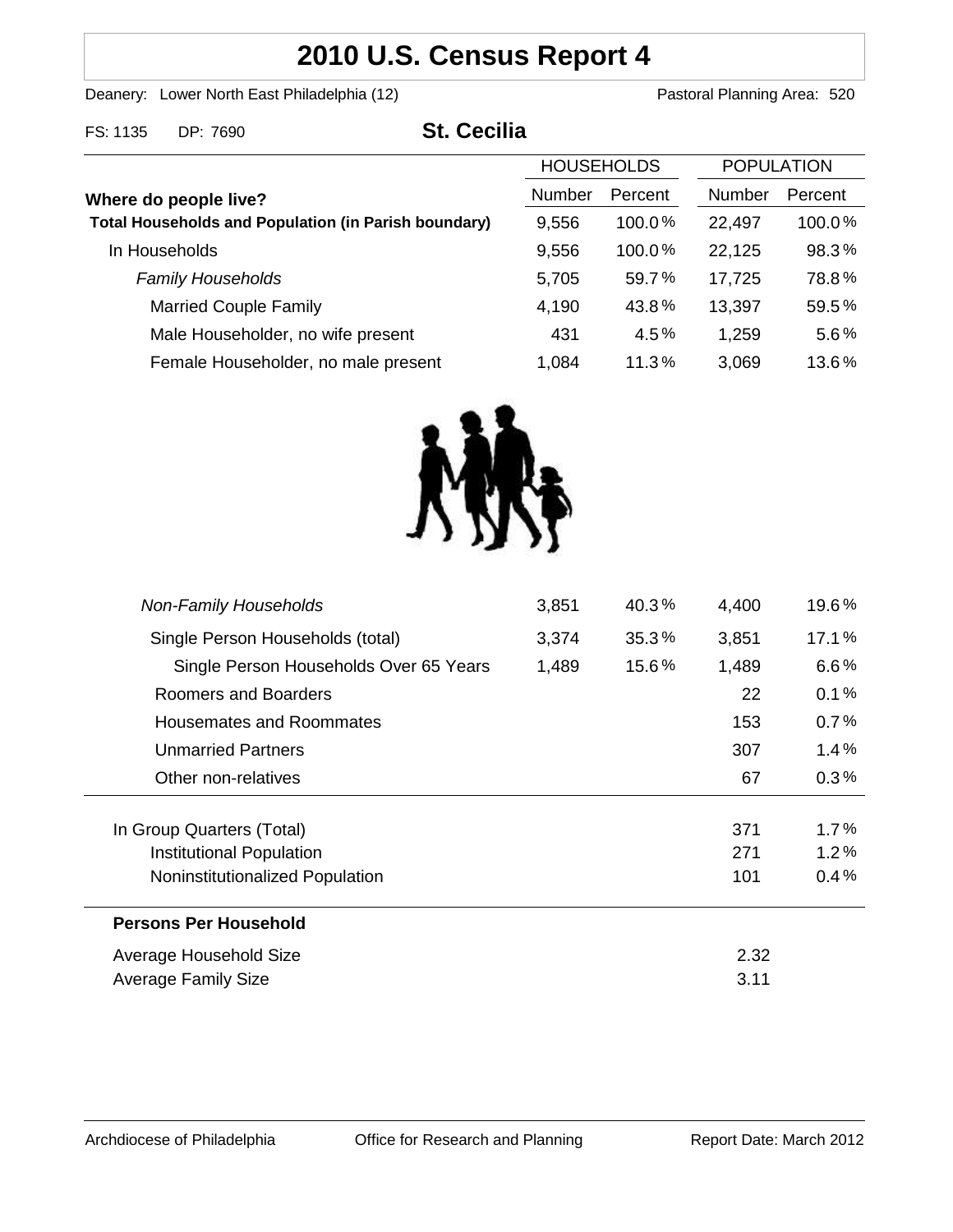# **2010 U.S. Census Report 4**

Deanery: Lower North East Philadelphia (12) Deanery: Lower North East Philadelphia (12)

FS: 1135 DP: 7690 **St. Cecilia**

|                                                      |  | <b>POPULATION</b> |                |
|------------------------------------------------------|--|-------------------|----------------|
| Where do Children - Under Age 18 Live?               |  | Number            | Percent        |
| Total Children - Under Age 18 (in Parish boundary)   |  | 4,461             | 100.0%         |
| In Households                                        |  | 4,438             | 99.5%          |
| Householder or spouse is under 18                    |  | 1                 | 0.0%           |
| With Related:                                        |  |                   |                |
| Married-Couple Family                                |  | 3,025             | 67.8%          |
| Male Householder, No Wife Present                    |  | 265               | 5.9%           |
| Female Householder, No Husband Present               |  | 746               | 16.7%          |
| <b>Other Related Householder</b>                     |  | 73                | 1.6%           |
| <b>With Non-Relatives</b>                            |  | 30                | 0.7%           |
| Grandparent Householder                              |  | 299               | 6.7%           |
| In Group Quarters                                    |  | 23                | 0.5%           |
| Institutionalized population                         |  | 23                | 0.5%           |
| Noninstitutionalized population                      |  | $\boldsymbol{0}$  | 0.0%           |
| Where do Adults - Age 65 and Older - Live?           |  |                   |                |
| Total Adults - Age 65 and Older (in Parish boundary) |  | 4,349             | 100.0%         |
| In Households                                        |  | 4,057             | 93.3%          |
| Family Households:                                   |  | 2,468             | 56.7%          |
| Is Householder or Spouse                             |  | 2,143             | 49.3%          |
| With Other Relative Householder                      |  | 79                | 1.8%           |
| With Non-Related Householder                         |  | 13                | 0.3%           |
| is Parent                                            |  | 166               | 3.8%           |
| is Parent-in-Law                                     |  | 66                | 1.5%           |
| In Non-family Households:                            |  | 1,590             | 36.6%          |
| Male Living Alone                                    |  | 355               | 8.2%           |
| Male not Living Alone                                |  | 23                | $0.5\%$        |
| Female Living Alone                                  |  | 1,134             | 26.1%          |
| Female not Living Alone                              |  | 28                | 0.6%           |
| Other                                                |  | 50                | 1.1%           |
| In Group Quarters                                    |  | 291               | 6.7%           |
| Institutionalized population                         |  | 230               | 5.3%           |
| Noninstitutionalized population                      |  | 61                | 1.4%           |
| Housing Units in the Parish boundary                 |  |                   |                |
| <b>Total Housing Units</b>                           |  | 10,026            | 100.0%         |
| Occupied                                             |  | 9,556             | 95.3%          |
| Owner-Occupied                                       |  | 5,928             | 59.1%<br>36.2% |
| Renter-Occupied                                      |  | 3,629<br>470      | 4.7%           |
| Vacant                                               |  |                   |                |

Archdiocese of Philadelphia **Office for Research and Planning** Report Date: March 2012